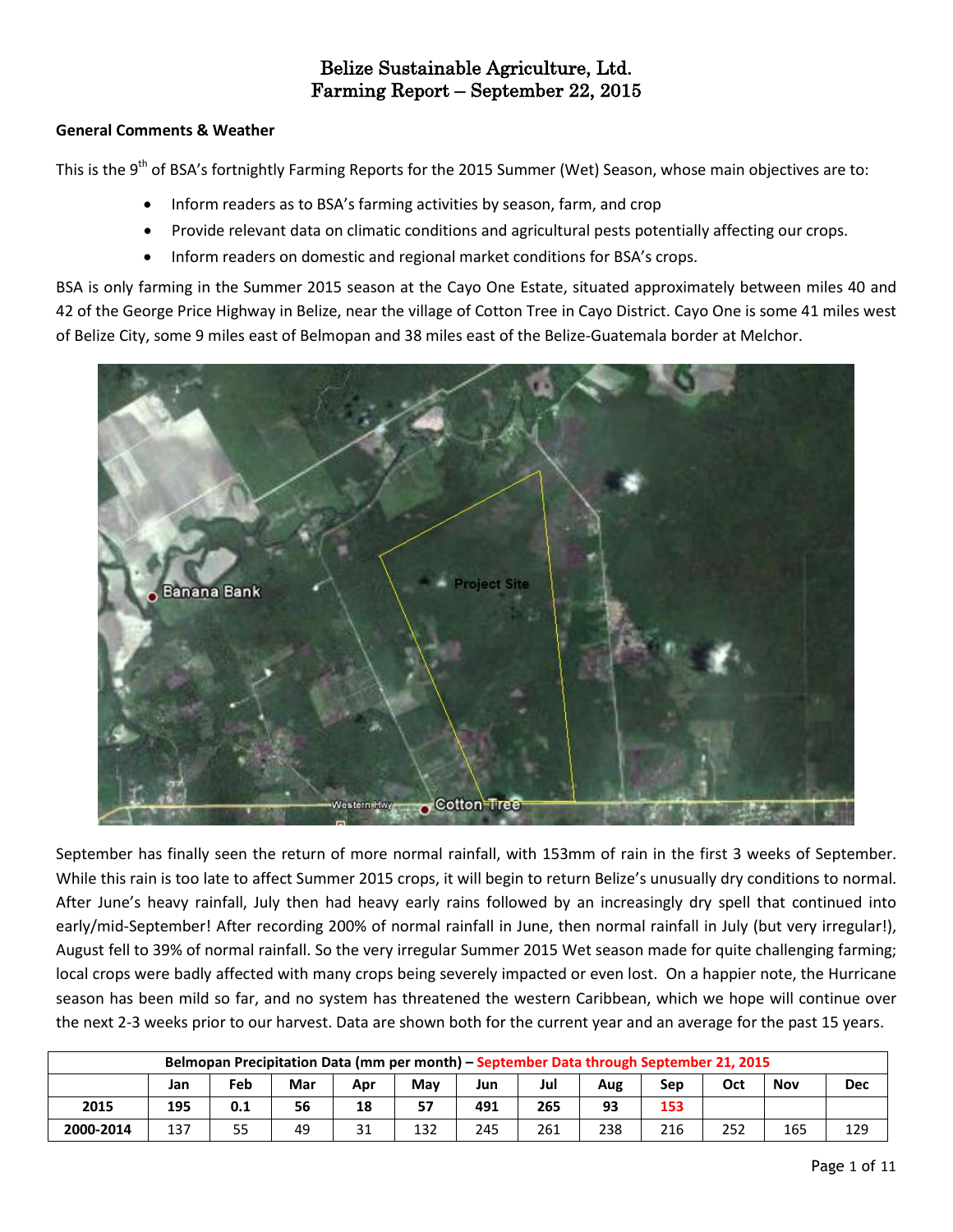You can (normally) follow Belize's weather on:

## <http://www.hydromet.gov.bz/250-km-radar-loop>

We continue to use the US NOAA Hurricane Center weather radar network which monitors the Caribbean basin, and would also suggest Weather Underground as an additional resource:

## <http://www.nhc.noaa.gov/>

### <http://www.wunderground.com/q/zmw:00000.2.WMGMM>

### **Cayo One (Corn)** – 358 acres (100% non-irrigated)

BSA planted 358 acres of corn on 3 fields at Cayo One (described in the data table below) between May 28<sup>th</sup> and 30<sup>th</sup>. All of Cayo One's fields are virgin ground, with soil tests for the newly created farmland showing a consistently rich black soil with some clay, 3-4% organic matter, pH levels in a range of  $6.0 - 6.9$ .

Pre-planting operations involved a disking, a leveling, and a harrowing of the fields, after which a granular base fertilizer was applied. Our 2015 Summer Crop is relying principally on granular based fertilizers, with a modest amount of supplemental liquid fertilizers. Specifics of the fertilizers and their applications are in the data table and Lot Records below. It is important to note that BSA has budgeted fertilizers for its corn fields based on a 150 bushel / acre (9.4 mt/Ha) yield goal. We do not expect to achieve that yield in this first year of operation, but we are fertilizing to that level in order to begin enhancing our soil quality. Our optimum outcome for this first season would be 110 bushels / acre (6.9 mt/Ha) and our financial budgets assume a yield of 81 bushels / acre (5.1 mt/Ha); based on our most recent data we are hopeful that yields will be closer to 100 bushels/acre (6.3 mt/Ha) than 80 bushels.

There are limited new developments for the corn crop. The rain which fell during the past week is allowing some of the less developed corn kernels to fill a little more, which is a positive. On the other hand, excessive rain would make harvest conditions more expensive and slower. Indeed, truly serious rain and windy conditions could promote lodging (i.e. corn stalks falling over) which would clearly be detrimental. In light of the recent rain, which is slowing down the rate at which our corn is drying, we expect to push our harvest start date from the week of September 28<sup>th</sup> to the week of October 5<sup>th</sup>. We are of course watching weather conditions, and if we saw any serious Hurricane risk develop (there is nothing on the horizon), we would begin harvesting immediately.

Our fertilization was completed four weeks ago and we are past the stage where there is any material risk to our crops from insect pressure; fungus and bacteria also do not do well in dry conditions. The heavy work, except for the remaining harvest, is done.

In conclusion, while our Summer 2015 corn crop will have been challenged by the newness of the ground and highly unseasonal weather patterns, we can still expect to harvest a reasonable crop within our financial budget. The major risks to the crop remain hurricane activity and excessive rains during the late September / early October Harvest period.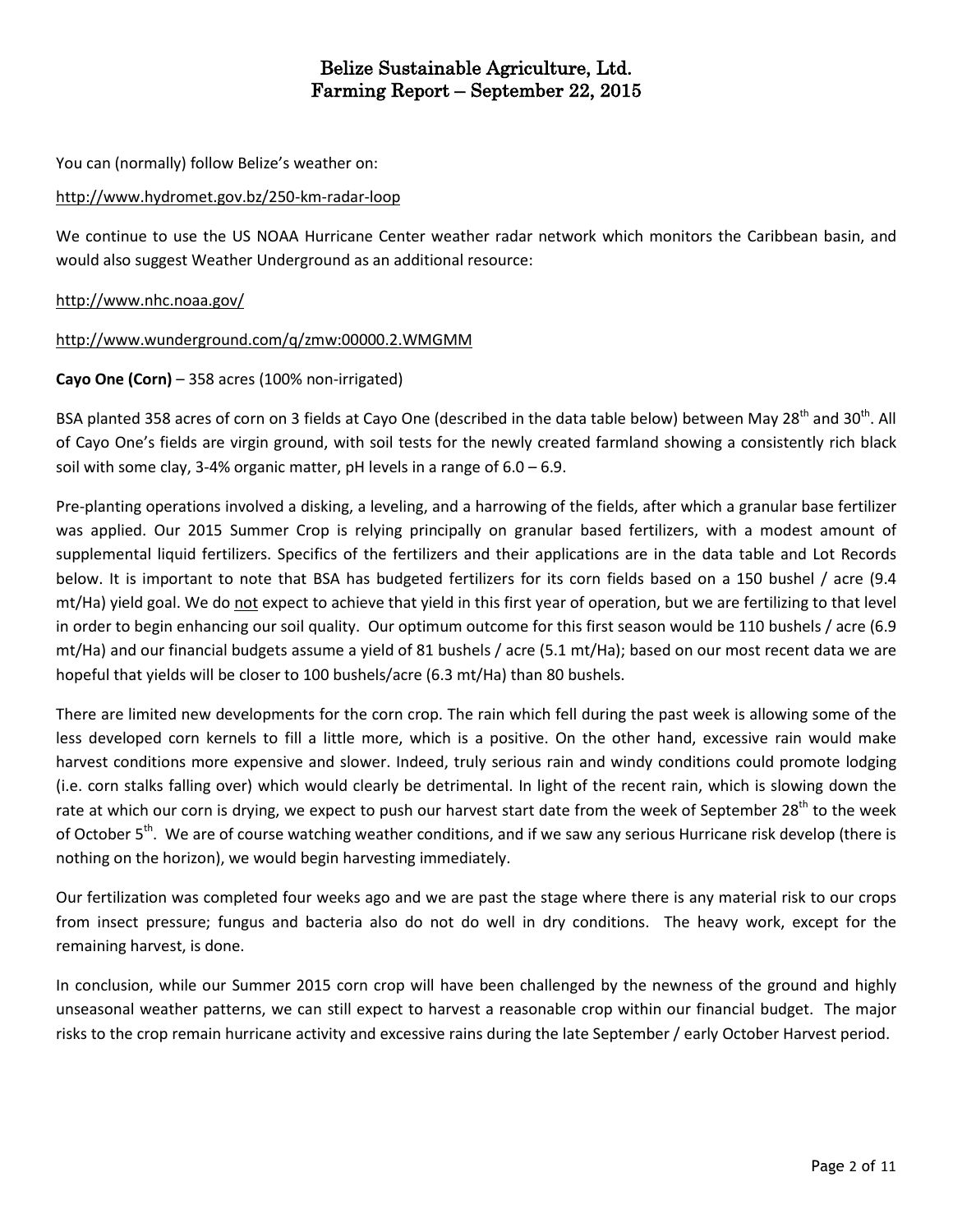## **Cayo One (Rice)** – 125 acres (100% non-irrigated)

BSA planted 125 acres of rice on the field which has been designated as field #4 and runs east to west across the northernmost section of the prepared farmland. Field #4 received one disking, two passes with a harrow and one leveling during preparation. It has essentially the same soil composition and chemistry as the corn fields.

The rice got off to a good start, as rice doesn't mind the heavy rains, and then continued to develop normally, although with plants staying smaller than ideal due to low rainfall. The shortage was acute enough that areas where plant density is high the plants began to slow their growth and weaker plants began to succumb to drought.

As we wrote in the last report, the past fortnight's weather would be key for our rice crop. Despite numerous small rain showers the rice was not able to recover from its drought stricken position and the decision to abandon the rice crop was taken on September 4<sup>th</sup>.

The residual benefit to be gained from the rice crop is to disc it under and incorporate it for "green manure". Although rice is a poor source of plant nutrient (compared to legumes) its value as organic matter is still undoubtable. Additional factors in this decision included poor weed control due to improper application of Tordon, grass in areas where rice had a low population and, given the need for further ground levelling and drainage work, would provide us with more time for this.

BSA's 4760 John Deere tractor and disc combination completed the first pass on Saturday September 12<sup>th</sup> and the quality of work done was exceptional. The amount of loose soil created by this first pass was almost unbelievable. Overnight September 13, 2015 enough rain fell in the first heavy rainfall since early July to prevent a second pass with this piece of equipment; however by September  $16<sup>th</sup>$  this work was also completed. Several more passes of this discing equipment are needed to reduce the coarseness of the rice plant in order to allow any leveling process. This will take place as soon as weather permits.

In conclusion, we repeat again that drainage and irrigation are the keys to being able to master what are very controllable challenges, especially when it comes to lack of water. We very much look forward to the installation of CSA's first irrigation pivots in the winter/spring of 2016!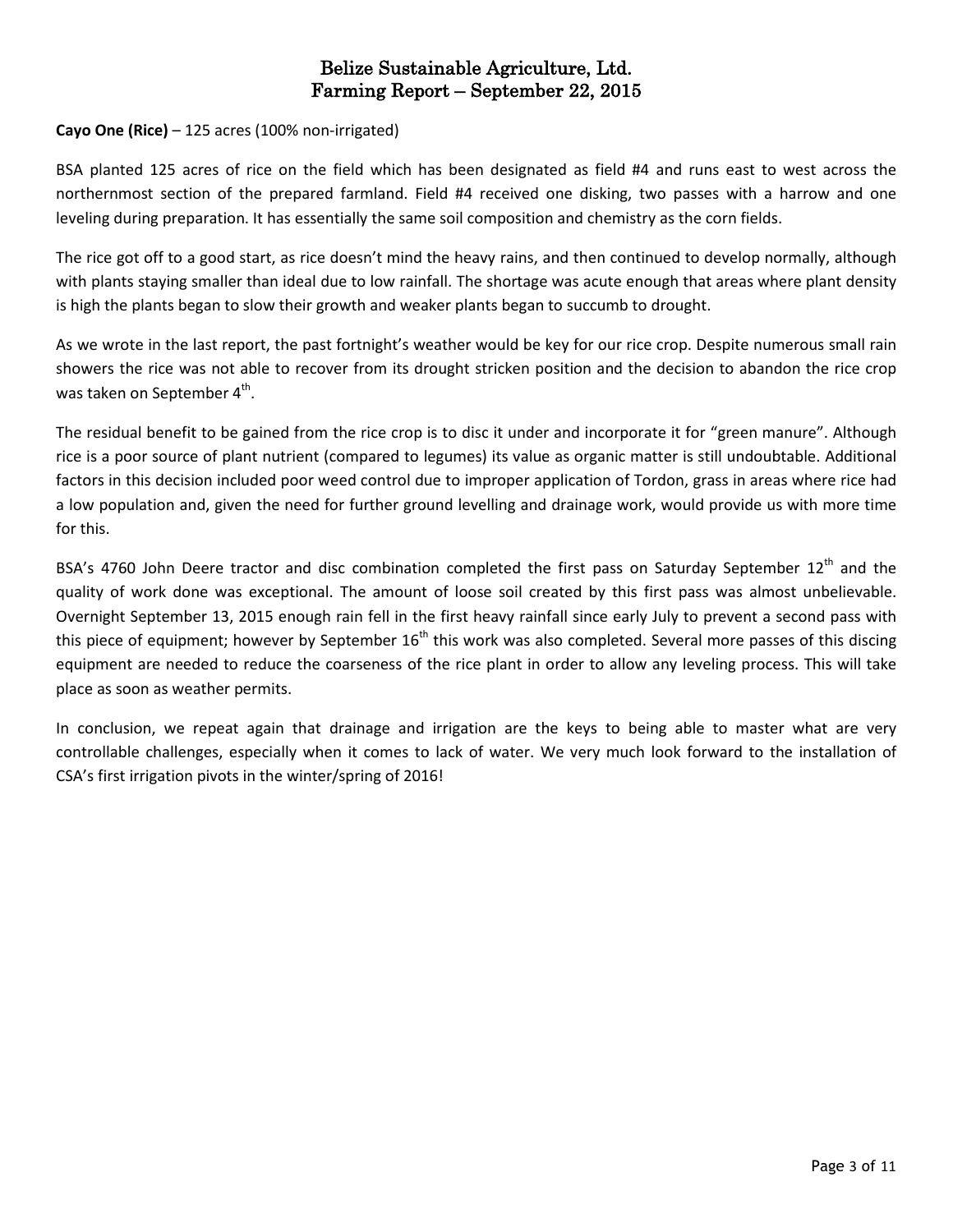

Easterly View of Fields 1,2,3: September 11, 2015

Fields 1, 2, & 3 are at various stages of R5 and R6. The extended dry period since early July has left everything somewhat parched and indicating a very early harvest.



Easterly view of Fields 1,2,3: Sept. 21, 2015

A fortnight later some 130mm of rain have fallen and water can be seen from the air on the partially cleared portions of Cayo 1. A reminder of how quickly and unpredictably Mother Nature can change things!



Field 4 being disced September 11, 2015

The rice crop is abandoned, but we are looking to salvage some organic material and nutrients as we prepare for the next crop.



Field 4 Second Pass: September 17, 2015

A week later, just before the rains, the rice straw has dried out and we are getting ready for another disc. The next day 50mm of rain fell, so we'll have to wait for drier conditions!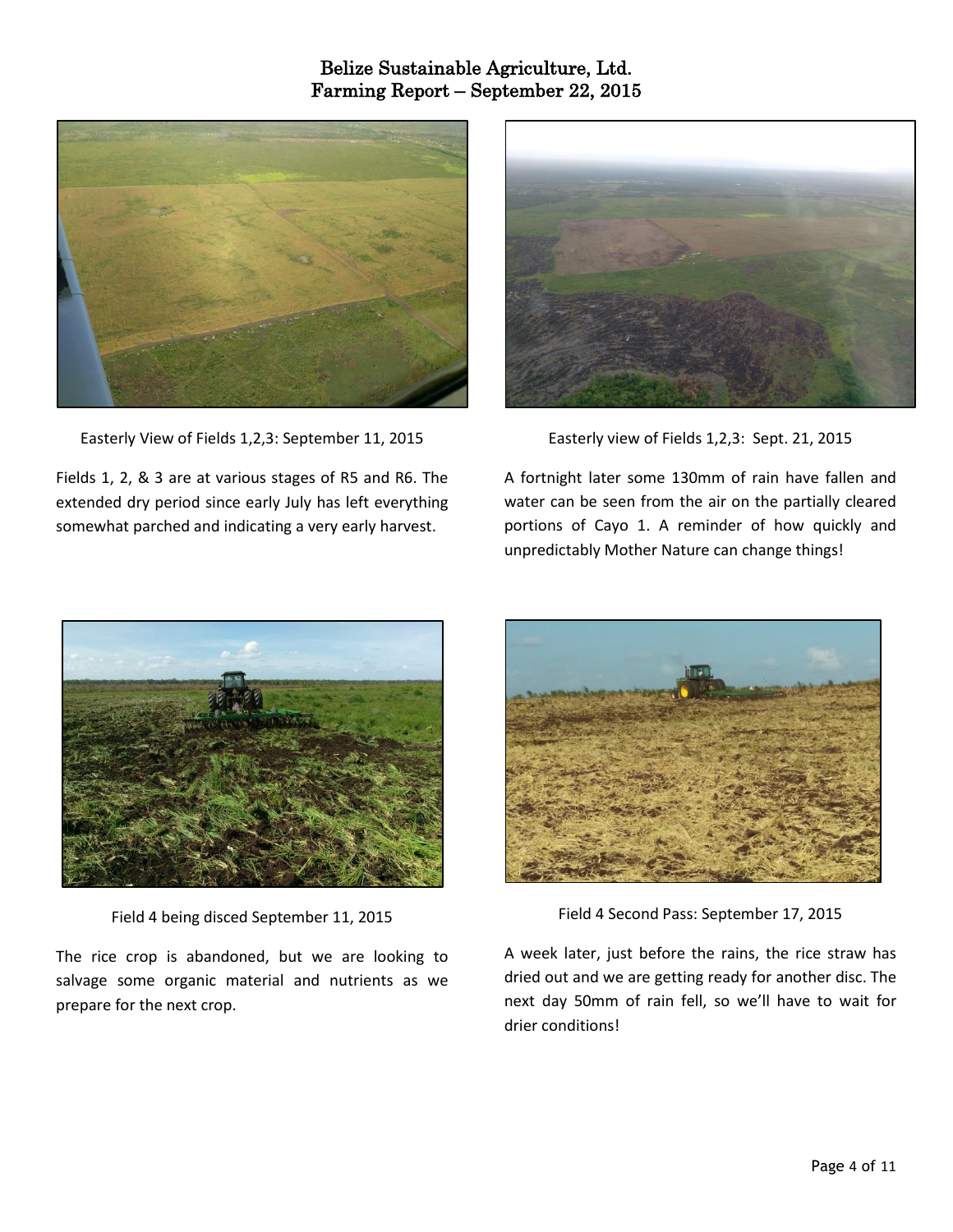#### **Market Conditions and Conclusion**

There are no recent developments in terms of local Market conditions, which continue to reflect both Belizean shortages as well as shortfalls throughout Central America for the Summer 2015 crops.

#### Corn

Belize's domestic corn market remains firm. Local prices for spot delivery remain at the BZD 29.00-31.00/cwt level (~\$8.40/bushel - \$331/mt), with no recent transactions reported.

As we reported last week, Spanish Lookout corn (main Cayo producing area) has been seriously affected by the drought. Indications with growers in that area are that their yield expectations are down as much as 50%, with most growers suffering an expected yield loss of at least 30%.

CSA has committed its Summer 2015 corn to the Central American subsidiary of a US Fortune 100 Food Consumer Products group, and we are making preparations to dry and ship this corn in October.

### **Soybeans**

There is little news to report in the local Soybean market, other than farmers (including CSA) have had real difficulty in securing good quality soybean seed that has acceptable germination rates and vigor. Plantings in the Winter 2015/16 season will be accordingly reduced. Domestic prices remain high at around BZD 56-60/cwt ( $\approx$  \$ 16.80-18.00/Bu – \$ 617-661/mt).

#### Edible Beans

We have had limited reports on edible beans, except that there is continued solid demand from Central American buyers. We do not expect to plant any Edible Beans in the Winter 2015/16 season.

## Rice

Belize's domestic Rice market remains well underpinned due to modest domestic harvests. Local wholesale prices for rough rice ("Paddy rice") continue to be reported at USD 22.50/cwt or USD 496 /mt. We have informed the local Co-Operative mill that we have abandoned our rice crop; they remain ready to work with us in the future.

The Summer 2015 weather conditions have been quite challenging, but we remain very encouraged by our crops' relatively good performance. We continue to gather data on our Cayo 1 fields, and our confidence in Cayo 1's potential *continues to grow!*

Thanks! - Abram Dyck, John Peters, and the Farming Report Editorial Team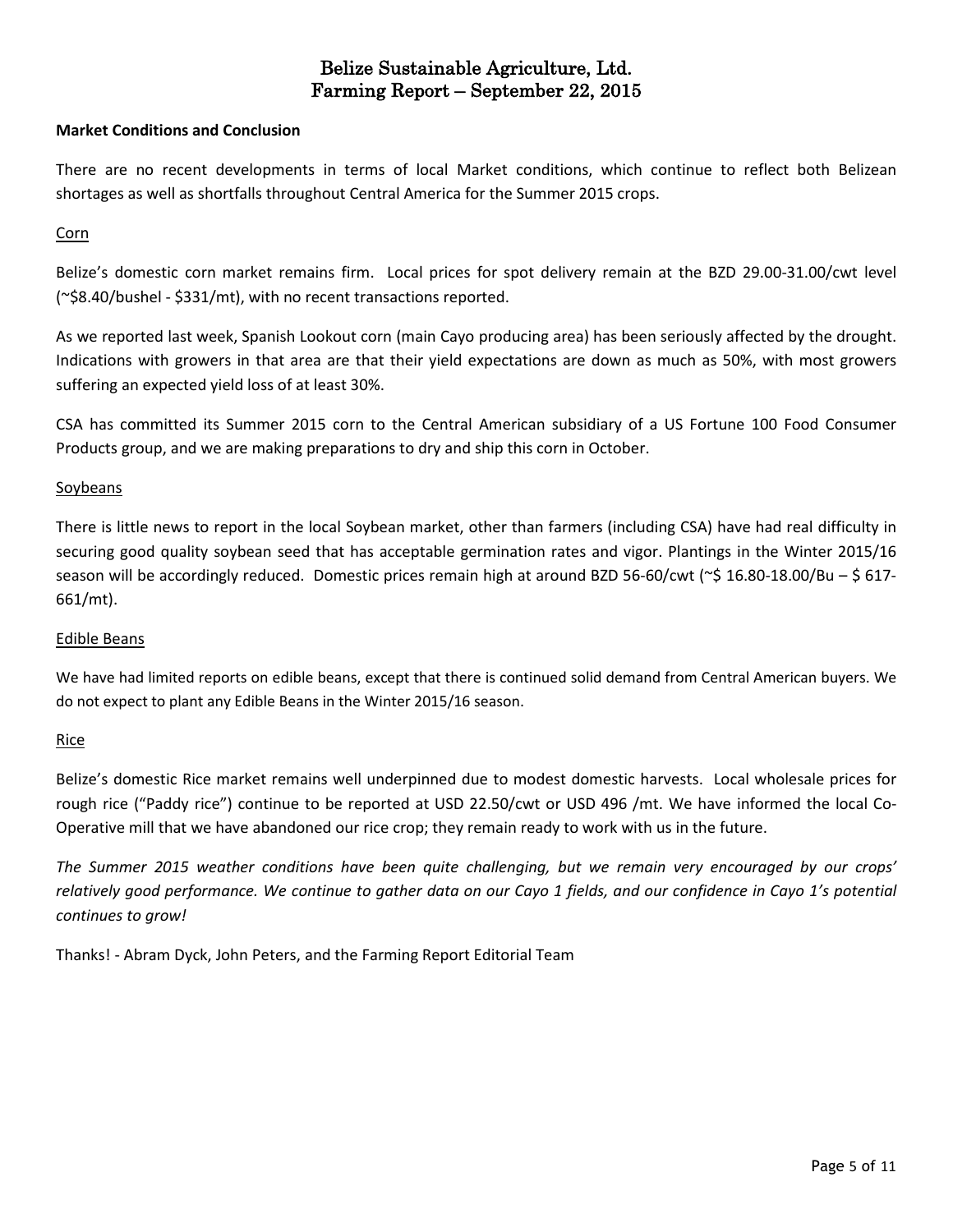| Grower     | Location | <b>Field</b><br># | <b>Acres</b> | Irr<br>? | Soil<br><b>Type</b> | Crop | <b>Seed Variety</b><br>(count/acre) | Plant<br><b>Date</b> | <b>Stand</b><br><b>Date</b> | <b>Fertilizer</b><br>Program<br>(For full details of<br>applications, refer<br>to Lot Records)                                                                                                                                                                                                                                                             | <b>Comments</b>                                                                                                                                                                                                                                                                                                                                         |
|------------|----------|-------------------|--------------|----------|---------------------|------|-------------------------------------|----------------------|-----------------------------|------------------------------------------------------------------------------------------------------------------------------------------------------------------------------------------------------------------------------------------------------------------------------------------------------------------------------------------------------------|---------------------------------------------------------------------------------------------------------------------------------------------------------------------------------------------------------------------------------------------------------------------------------------------------------------------------------------------------------|
| <b>BSA</b> | Cayo One | 1A                | 36           | N        | <b>Black</b>        | Corn | DK 7088<br>27,000/acre              | 05/28                | 06/03                       | <b>Base</b><br>330 lbs/acre<br>13+30+13+Micros<br>Starter 1<br>1 ltr/acre<br>Algaenzyme<br>Starter 2<br>3.5 ltr/acre<br>K - Focus<br>Post-Plant<br>$46 - 0 - 0$<br>110 lbs $(1^{st})$<br><b>Jun 12</b><br>Foliar Jun 18<br>$46 - 0 - 0$<br>110 lbs $(2^{nd})$<br><b>Jun 27</b><br>Foliar/Micro<br>Jul 8<br>39-0-0-7S<br>42 lbs $(3^{rd})$<br><b>Jul 18</b> | Western strip that received a<br>"Deep Soil Rip"<br>Full Base: 13.31-30.3-13.2+1.77S<br>+0.12B+0.04Cu+0.22Mn+1Zn+0.22Fe<br>Planted just in time $\odot$<br>235mm of rain days 4-15<br>V4+ at Day 17<br>240m of rain days 15-28!<br>V7 at Day 31<br>V12 at Day 44<br>VT at Day 52<br>R2 at Day 67<br>R3-4 at Day 81<br>R5-6 at Day 95<br>R5-6 at day 109 |
| <b>BSA</b> | Cayo One | 1B                | 89           | N        | <b>Black</b>        | Corn | <b>DK7088</b><br>27,000/acre        | 05/28                | 06/03                       | <b>Base</b><br>330 lbs/acre<br>13+30+13+Micros                                                                                                                                                                                                                                                                                                             | Full Base: 13.31-30.3-13.2+1.77S<br>+0.12B+0.04Cu+0.22Mn+1Zn+0.22Fe<br>Planted just in time ©                                                                                                                                                                                                                                                           |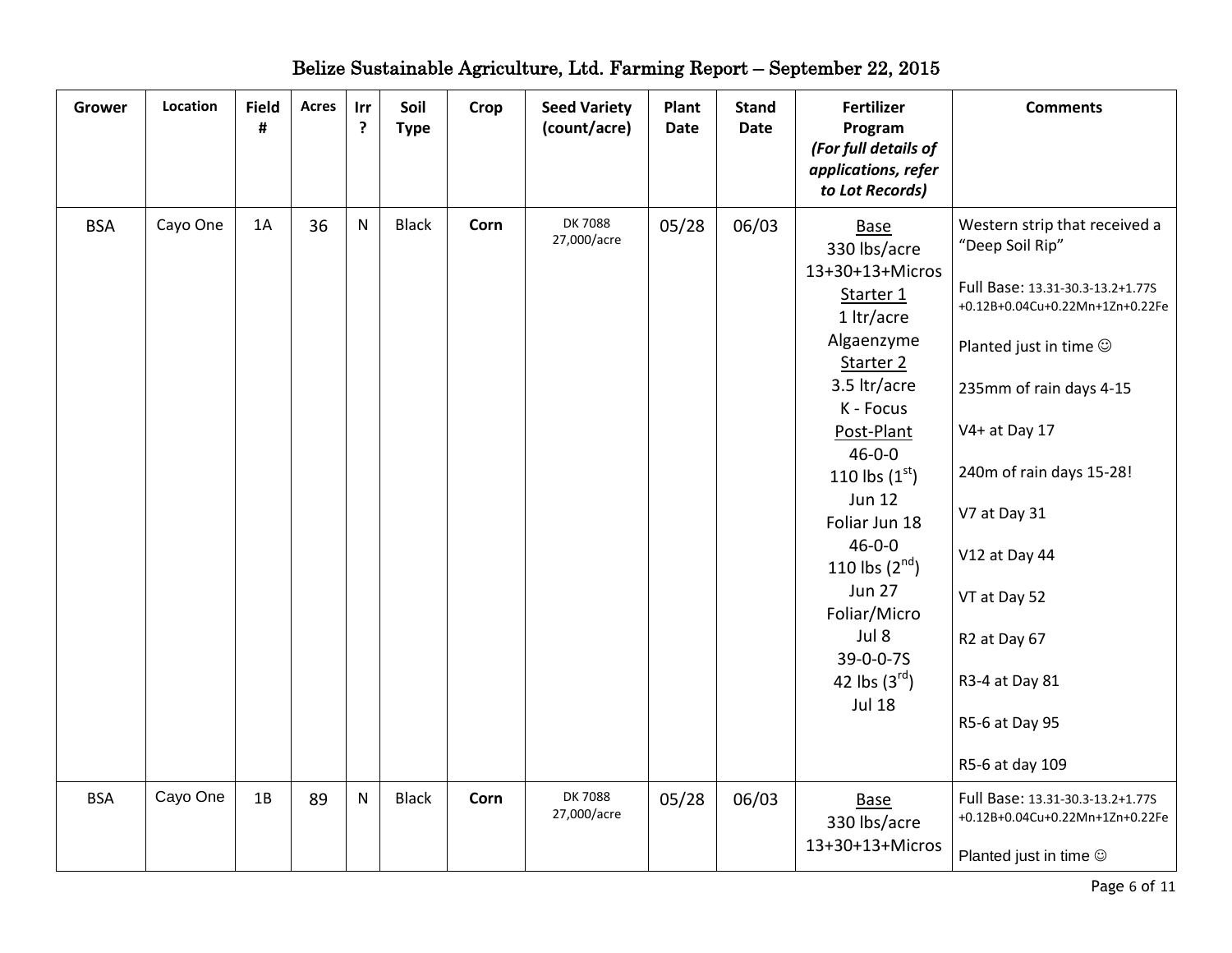|            |          |                |     |   |              |      |                              |       |       | Starter 1<br>1 ltr/acre<br>Algaenzyme<br>Starter 2<br>3.5 ltr/acre<br>K - Focus<br>Post-Plant<br>$46 - 0 - 0$<br>110 lbs $(1^{st})$<br><b>Jun 12</b><br>Foliar Jun 18<br>$46 - 0 - 0$<br>110 lbs $(2^{nd})$<br><b>Jun 27</b><br>Foliar/Micro<br>Jul 8<br>39-0-0-7S<br>42 lbs $(3^{rd})$<br><b>Jul 18</b> | 235mm of rain days 4-15<br>V4+ at Day 17<br>240m of rain days 15-28!<br>V7 at Day 31<br>V12 at Day 44<br>VT at Day 52<br>R2 at Day 67<br>R3-4 at Day 81<br>R5-6 at Day 95<br>R5-6 at day 109                                        |
|------------|----------|----------------|-----|---|--------------|------|------------------------------|-------|-------|----------------------------------------------------------------------------------------------------------------------------------------------------------------------------------------------------------------------------------------------------------------------------------------------------------|-------------------------------------------------------------------------------------------------------------------------------------------------------------------------------------------------------------------------------------|
| <b>BSA</b> | Cayo One | $\overline{2}$ | 100 | N | <b>Black</b> | Corn | <b>DK7088</b><br>27,000/acre | 05/29 | 06/03 | <b>Base</b><br>330 lbs/acre<br>13+30+13+Micros<br>Starter 1<br>1 ltr/acre<br>Algaenzyme<br>Starter 2<br>3.5 ltr/acre<br>K - Focus<br>Post-Plant<br>$46 - 0 - 0$<br>110 lbs $(1^{st})$<br><b>Jun 12</b><br>Foliar Jun 18                                                                                  | Full Base: 13.31-30.3-13.2+1.77S<br>+0.12B+0.04Cu+0.22Mn+1Zn+0.22Fe<br>Planted just in time $\circledcirc$<br>235mm of rain days 3-15<br>V4+ at Day 17<br>240m of rain days 15-28!<br>V7 at Day 30<br>V12 at Day 43<br>VT at Day 52 |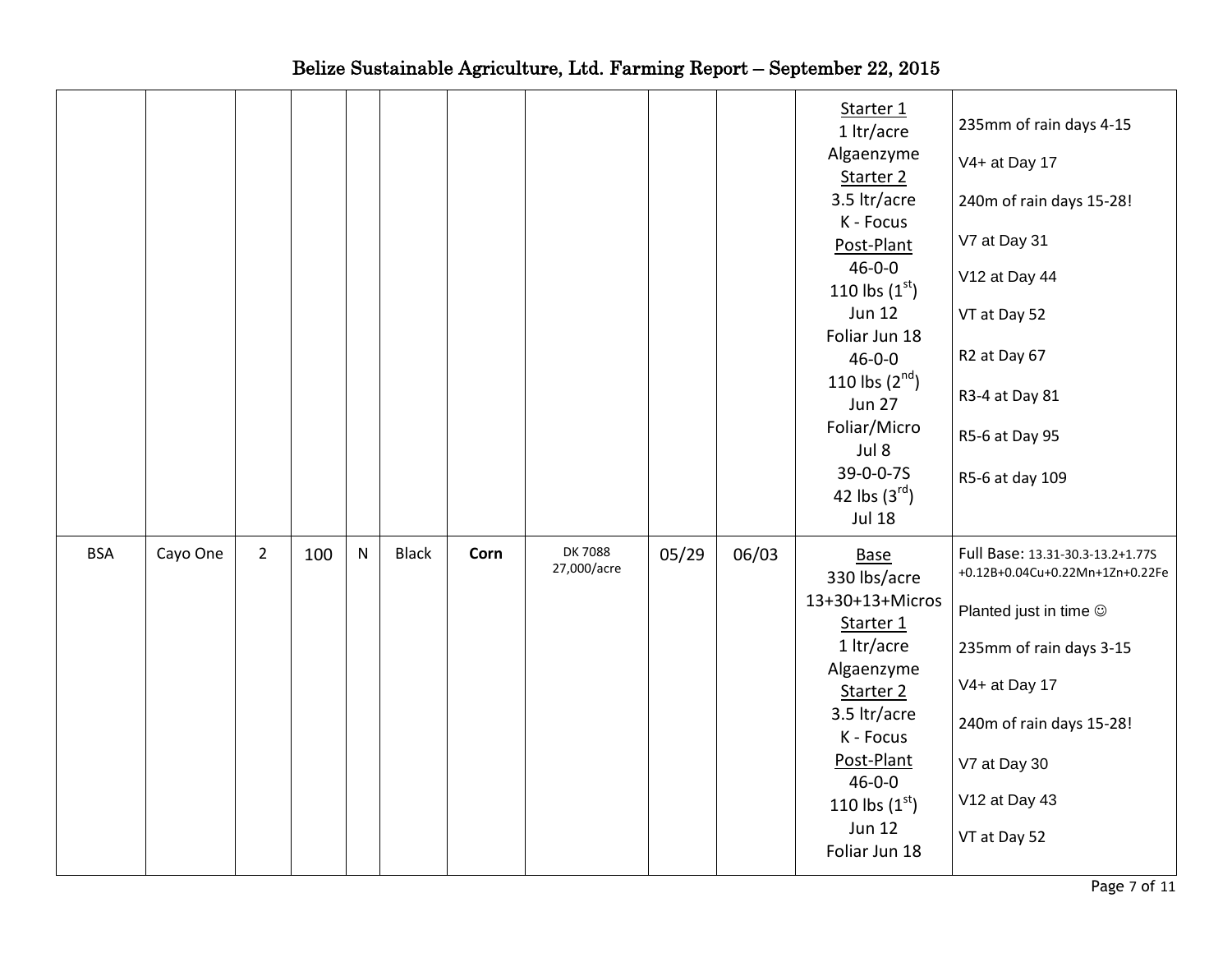|            |          |                |     |           |              |      |                        |       |       | $46 - 0 - 0$<br>110 lbs $(2^{nd})$<br><b>Jun 27</b><br>Foliar/Micro<br>Jul 8<br>39-0-0-7S<br>42 lbs $(3^{rd})$<br><b>Jul 18</b>                                                                                                                                                                                                                            | R2 at Day 67<br>R3-4 at Day 81<br>R5 at Day 95<br>R5-6 at day 109                                                                                                                                                                                                                                                        |
|------------|----------|----------------|-----|-----------|--------------|------|------------------------|-------|-------|------------------------------------------------------------------------------------------------------------------------------------------------------------------------------------------------------------------------------------------------------------------------------------------------------------------------------------------------------------|--------------------------------------------------------------------------------------------------------------------------------------------------------------------------------------------------------------------------------------------------------------------------------------------------------------------------|
| <b>BSA</b> | Cayo One | $\overline{3}$ | 133 | ${\sf N}$ | <b>Black</b> | Corn | DK 7088<br>27,000/acre | 05/30 | 06/03 | <b>Base</b><br>330 lbs/acre<br>13+30+13+Micros<br>Starter 1<br>1 ltr/acre<br>Algaenzyme<br>Starter 2<br>3.5 ltr/acre<br>K - Focus<br>Post-Plant<br>$46 - 0 - 0$<br>110 lbs $(1^{st})$<br><b>Jun 12</b><br>Foliar Jun 18<br>$46 - 0 - 0$<br>110 lbs $(2^{nd})$<br><b>Jun 27</b><br>Foliar/Micro<br>Jul 8<br>39-0-0-7S<br>42 lbs $(3^{rd})$<br><b>Jul 18</b> | Full Base: 13.31-30.3-13.2+1.77S<br>+0.12B+0.04Cu+0.22Mn+1Zn+0.22Fe<br>Planted just in time $\circledcirc$<br>235mm of rain days 2-15<br>V4+ at Day 17<br>240m of rain days 15-28!<br>V7 at Day 31<br>V7 at Day 29<br>V12 at Day 42<br>VT at Day 52<br>R2 at Day 67<br>R3-4 at Day 81<br>R5 at Day 95<br>R5-6 at day 109 |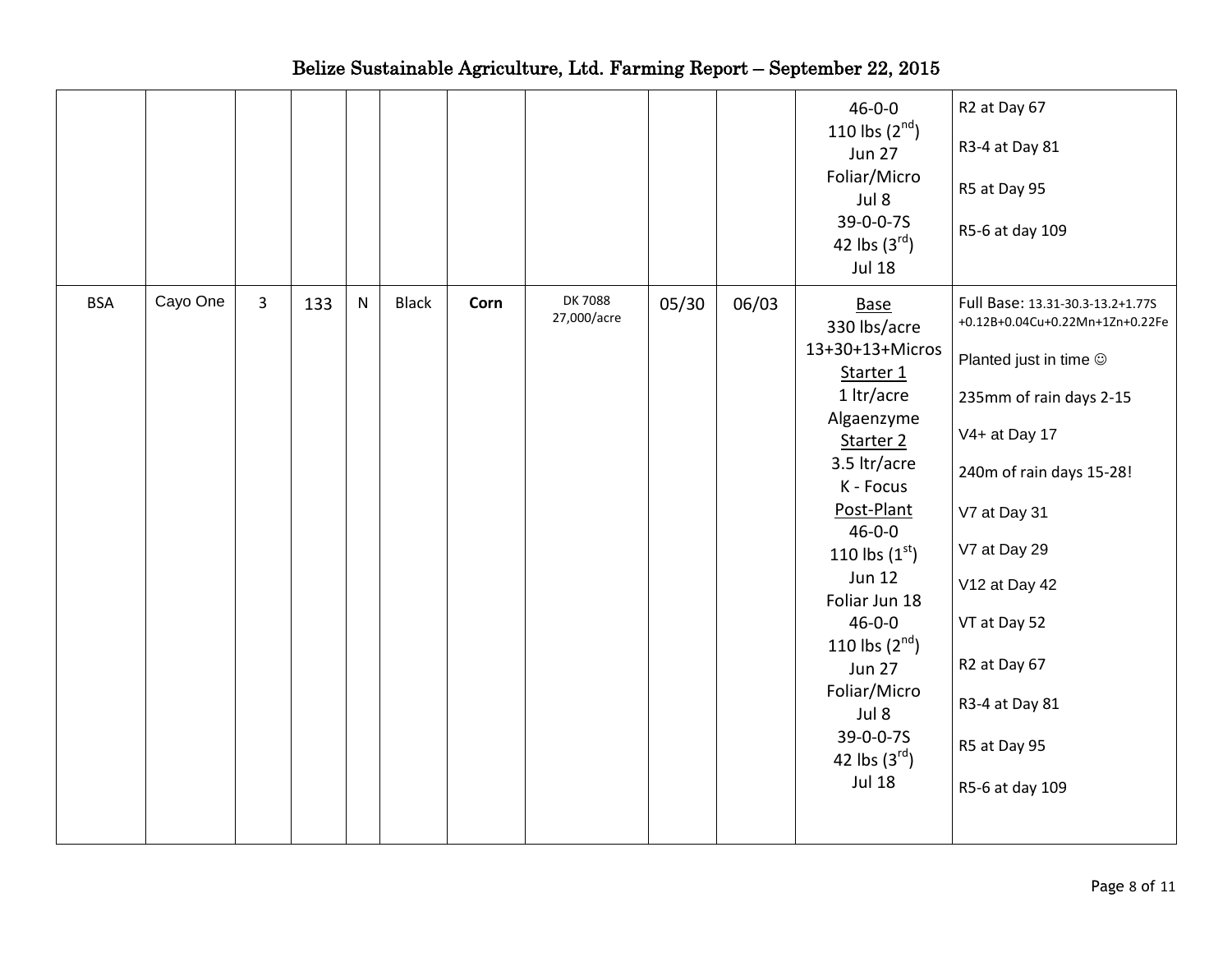| <b>BSA</b> | Cayo One | 4 | 125 | N | <b>Black</b> | <b>Rice</b> | Cheniere<br>110 lbs/acre | 6/25 | 6/29 | <b>Base</b><br>250 lbs/acre<br>12+26+23+Micros<br>Starter<br>NPK (pH adjust)<br>Post-Plant<br>$46 - 0 - 0$ | Full Base spread 6/13<br>50%: 13.31-30.3-<br>13.2+1.77S+0.12B+0.04Cu+0.22Mn+<br>1Zn+0.22Fe<br>50%: 11-22-13.33+ 5S +0.1B+<br>0.04Cu+0.22Mn+1Zn+0.22Fe<br>235mm of rain 6/1-14 |
|------------|----------|---|-----|---|--------------|-------------|--------------------------|------|------|------------------------------------------------------------------------------------------------------------|-------------------------------------------------------------------------------------------------------------------------------------------------------------------------------|
|            |          |   |     |   |              |             |                          |      |      | 40 lbs $(1st)$<br>$39 - 0 - 0 - 75$<br>42 lbs $(2^{nd})$<br><b>Jul 18</b><br>$46 - 0 - 0$                  | 240m of rain days 15-28!<br><50mm of rain days 29-39<br><36mm of rain days 40-53!                                                                                             |
|            |          |   |     |   |              |             |                          |      |      | 108 lbs $(3^{rd})$<br><b>Jul 31</b>                                                                        | Crop Abandoned Sept 4, 2015                                                                                                                                                   |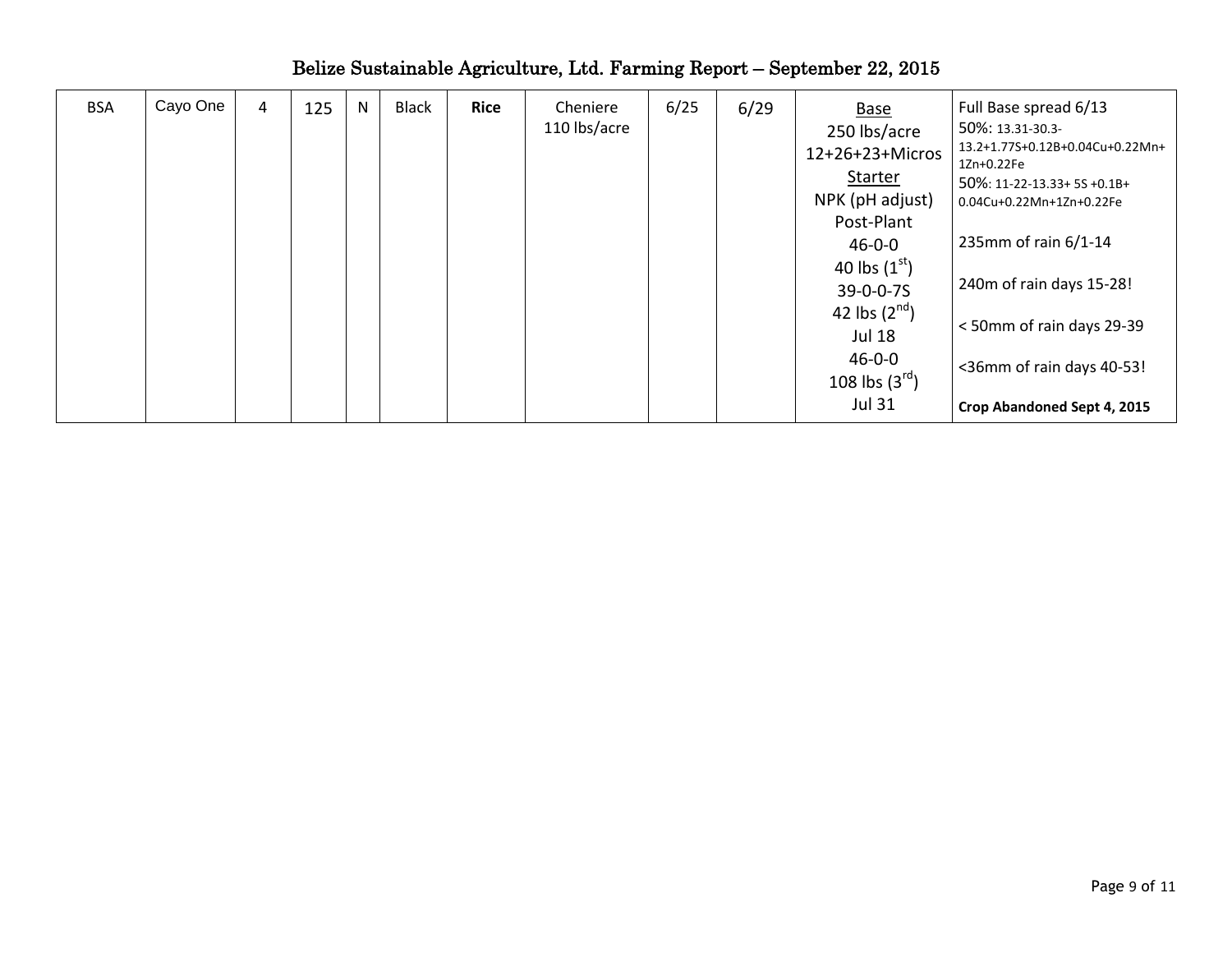|                |                                 |                           |                    | <b>GROWER:</b> |    |                                         | <b>BSA</b>        |                  |                 |                   |                 |                   |           |                 |  |
|----------------|---------------------------------|---------------------------|--------------------|----------------|----|-----------------------------------------|-------------------|------------------|-----------------|-------------------|-----------------|-------------------|-----------|-----------------|--|
|                |                                 |                           |                    |                |    |                                         |                   |                  | Date Planted:   |                   | May 28, 2015    |                   |           |                 |  |
|                |                                 |                           |                    |                |    | SECTION #:                              |                   |                  | $\mathbf{1}$    |                   |                 |                   |           |                 |  |
|                | <b>FARM LOCATION:</b>           |                           | Cayo One Estates I |                |    | <b>BLOCK #:</b>                         |                   |                  |                 | <b>SOIL TYPE:</b> |                 | <b>Black Loam</b> |           |                 |  |
| CROP:          |                                 | Corn                      |                    |                |    | <b>VARIETY:</b>                         |                   |                  | DeKalb 7088     |                   | # OF ACRES:     | 125               |           |                 |  |
|                |                                 | <b>LAND PREPARATION</b>   |                    |                |    | <b>FERTILIZERS</b>                      |                   |                  |                 |                   | <b>PLANTING</b> |                   |           |                 |  |
| Discing        | Harrowing                       | Leveling or<br>Land Plane | Cultivating        | Other          |    | PREPLANT                                |                   |                  | AT PLANTING     | Seed-Rate         |                 |                   | Condition |                 |  |
| $\overline{2}$ | $\overline{2}$                  | $\overline{2}$            |                    |                |    | Liquid<br>See Below<br>See Below<br>Dry |                   | Projected 27,000 |                 | Soil dry to moist |                 |                   |           |                 |  |
|                | <b>FERTILIZERS</b>              |                           |                    | Rain           |    |                                         | <b>PESTICIDES</b> |                  |                 |                   |                 |                   |           |                 |  |
| Date           | Analysis                        | Rate/Ac                   | Ground             | Air            | #  | Date                                    | Quantity          |                  | Date            | Description       | Rate/Ac Ground  |                   | Air       | $\#$            |  |
|                | 25-May-15 13.31-30.3-13.2+1.779 | 330lb                     | Preplant           |                |    | $5/18-5/31$                             | 38 mm             |                  | 27-May-15       | Cruiser           | seed            | X                 |           | $\mathbf{1}$    |  |
| 27-May-15      | AlgaEnzims                      | 1 Litre                   | At planting        |                |    | $6/01 - 6/14$                           | 236 mm            |                  | 29-May-15       | Atrazine          | $1.25$ lb       | X                 |           | $\overline{2}$  |  |
| 27-May-15      | K-Focus                         | 3.5 Litre                 | At planting        |                |    | $6/15 - 6/26$                           | 128 mm            |                  | 29-May-15       | Prowl             | 1 Litre         | X                 |           | $\overline{2}$  |  |
| $9$ -Jun-15    | Frutal (PH adjust)              | 13.8CC                    |                    | x              |    | $6/27 - 7/11$                           | 224mm             |                  | $9$ -Jun-15     | Nomax 15 EC       | 125CC           |                   | X         | $\overline{3}$  |  |
|                | 12-Jun-15 Frutal (PH adjust)    | 13.8CC                    |                    | X              |    | $7/12 - 7/26$                           | 25mm              |                  | 12-Jun-15       | Cipermethrin      | 150CC           |                   | X         | $\overline{4}$  |  |
| 12-Jun-15      | $46-0-0$                        | 110lb                     |                    | x              |    | $7/27 - 8/6$                            | 52mm              |                  | 18-Jun-15       | Chlorfluba        | 400CC           |                   | X         | $6\overline{6}$ |  |
| 18-Jun-15      | NPK (PH adjust)                 | 27.6CC                    |                    | X              | 6  | $8/7 - 8 - 22$                          | 36mm              |                  | 29-Jun-15       | Tordon            | 220CC           |                   | X         | 8               |  |
| 18-Jun-15      | Sagaquel Combi                  | 500CC                     |                    | x              | 6  | $8/23 - 9/6$                            | 44mm              |                  | 29-Jun-15       | Chlorfluba        | 400CC           |                   | X         | 8               |  |
| 27-Jun-15      | $46 - 0 - 0$                    | 110lb                     |                    | X              |    | $9/7 - 9/21$                            | 130mm             |                  | $16$ -Jul- $15$ | Certero           | 161CC           |                   | X         | $\overline{9}$  |  |
| $8$ -Jul-15    | NewFol Mg                       | 150 <sub>mg</sub>         |                    | X              | 9  |                                         |                   |                  | 29-Jul-15       | Curyom            | 100CC           |                   | X         | 11              |  |
| $8$ -Jul-15    | Nachurs Micro+Folia             | 1L                        |                    | X              | 9  |                                         |                   |                  | 29-Jul-15       | Abamectin         | 72CC            |                   | X         | 11              |  |
| 18-Jul-15      | $38.7N + 7.2S$                  | 42.4lb                    |                    | X              | 10 |                                         |                   |                  |                 |                   |                 |                   |           |                 |  |
|                |                                 |                           |                    |                |    |                                         |                   |                  |                 |                   |                 |                   |           |                 |  |

# **Lot Records for Fields 1, 2, 3, & 4**

|                 |                                   |                           |             | <b>GROWER:</b> |              |                | <b>BSA</b>         |                   |                       |                 |                |                   |                |
|-----------------|-----------------------------------|---------------------------|-------------|----------------|--------------|----------------|--------------------|-------------------|-----------------------|-----------------|----------------|-------------------|----------------|
|                 |                                   |                           |             |                |              |                |                    | Date Planted:     |                       | May 29, 2015    |                |                   |                |
|                 |                                   |                           |             |                |              | SECTION #:     |                    | $\overline{2}$    |                       |                 |                |                   |                |
|                 | FARM LOCATION: Cayo One Estates I |                           |             |                |              |                | BLOCK #:           |                   | SOIL TYPE: Black Loam |                 |                |                   |                |
| CROP:           |                                   | Corn                      |             |                |              | VARIETY:       |                    | DeKalb 7088       |                       | # OF ACRES:     |                | 100               |                |
|                 |                                   | <b>LAND PREPARATION</b>   |             |                |              |                | <b>FERTILIZERS</b> |                   |                       | <b>PLANTING</b> |                |                   |                |
| <b>Discing</b>  | Harrowing                         | Leveling or<br>Land Plane | Cultivating | Other          |              | PREPLANT       |                    | AT PLANTING       | Seed-Rate             |                 |                | Condition         |                |
| $\overline{2}$  | $\overline{2}$<br>$\overline{2}$  |                           |             |                |              | See Below      | Liquid<br>Dry      | See Below         | Projected 27,000      |                 |                | Soil dry to moist |                |
|                 |                                   | <b>FERTILIZERS</b>        |             |                | Rain         |                |                    | <b>PESTICIDES</b> |                       |                 |                |                   |                |
| Date            | Analysis                          | Rate/Ac                   | Ground      | Air            |              | Date           | Quantity           | Date              | Description           |                 | Rate/Ac Ground | Air               | #              |
|                 | 25-May-15 13.31-30.3-13.2+1.779   | 330lb                     | Preplant    |                |              | $5/18-5/31$    | 38 mm              | 28-May-15         | Cruiser               | seed            | $\times$       |                   | $\mathbf{1}$   |
|                 | 28-May-15 AlgaEnzims              | 1 Litre                   | At planting |                |              | $6/01 - 6/14$  | 236 mm             | 30-May-15         | Atrazine              | 1.25lb          | X              |                   | $\overline{2}$ |
| 28-May-15       | K-Focus                           | 3.5 Litre                 | At planting |                |              | $6/15 - 6/26$  | 128 mm             | 30-May-15         | Prowl                 | 1 Litre         | X              |                   | $\overline{2}$ |
|                 | 9-Jun-15 Frutal (PH adjust)       | 13.8CC                    |             | X              |              | $6/27 - 7/11$  | 224mm              | 9-Jun-15          | Nomax 15 EC           | 125CC           |                | X                 | 3              |
|                 | 12-Jun-15 Frutal (PH adjust)      | 13.8CC                    |             | X              |              | $7/12 - 7/26$  | 25mm               | 12-Jun-15         | Cipermethrin          | 150CC           |                | X                 | $\overline{4}$ |
| 12-Jun-15       | $46 - 0 - 0$                      | 110lb                     |             | х              |              | $7/27 - 8/6$   | 52mm               | 18-Jun-15         | Chlorfluba            | 400CC           |                | X                 | 6              |
| $18$ -Jun- $15$ | NPK (PH adjust)                   | 27.6CC                    |             | x              | 6            | $8/7 - 8 - 22$ | 36mm               | 29-Jun-15         | Tordon                | 220CC           |                | X                 | 8              |
|                 | 18-Jun-15   Sagaquel Combi        | 500CC                     |             | X              |              | $8/23 - 9/6$   | 44mm               | 29-Jun-15         | Chlorfluba            | 400CC           |                | X                 | 8              |
| 27-Jun-15       | $46 - 0 - 0$                      | 110lb                     |             | X              |              | $9/7 - 9/21$   | 130mm              | 16-Jun-15         | Certero               | 161CC           |                | X                 | 9              |
| 8-Jul-15        | NewFol Mg                         | 150 <sub>mg</sub>         |             | X              | $\mathbf{q}$ |                |                    | 29-Jul-15         | Curyom                | 100CC           |                | X                 | 11             |
| 8-Jul-15        | Nachurs Micro+Folia               | 1 <sub>L</sub>            |             | х              | 9            |                |                    | 29-Jul-15         | Abamectin             | <b>72CC</b>     |                | X                 | 11             |
| 18-Jul-15       | $38.7N + 7.2S$                    | 42.4lb                    |             | х              | 10           |                |                    |                   |                       |                 |                |                   |                |
|                 |                                   |                           |             |                |              |                |                    |                   |                       |                 |                |                   |                |